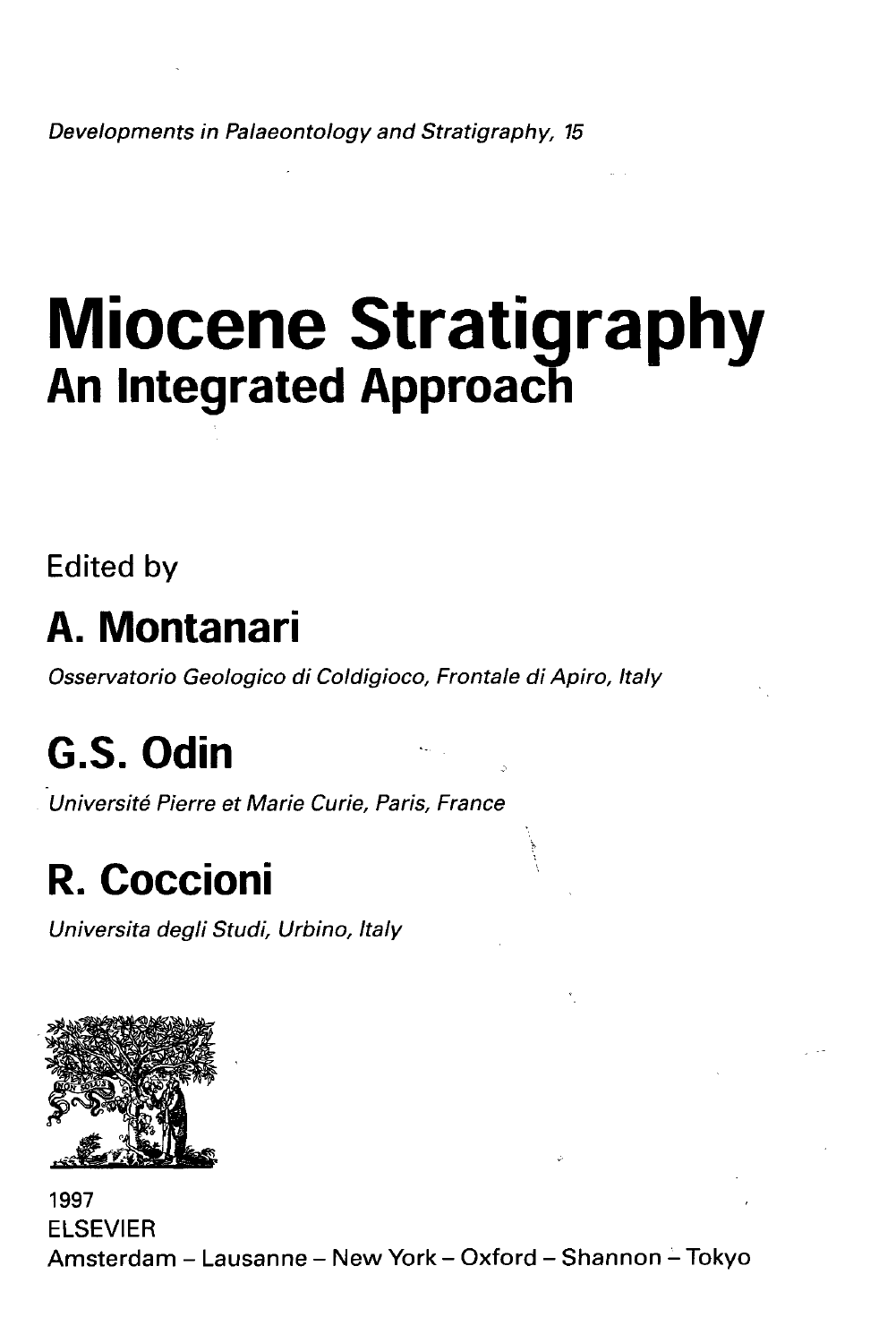#### **CONTENTS**

|           |                                                                                                                | $\mathbf{v}$            |
|-----------|----------------------------------------------------------------------------------------------------------------|-------------------------|
|           |                                                                                                                | ix                      |
|           |                                                                                                                | хi                      |
|           |                                                                                                                |                         |
|           | Part A. The historical stratotypes entertainment contains and contained the state of the state of the state of | $\mathbf{1}$            |
| G.S. Odin | Chronostratigraphic units: historical stratotypes and global stratotypes                                       | $\overline{\mathbf{3}}$ |
|           |                                                                                                                |                         |
| A1        |                                                                                                                | 9                       |
|           | A. Poignant, C. Pujol, M. Ringeade and L. Londeix                                                              |                         |
| A2        |                                                                                                                | 17                      |
|           | A. Poignant, C. Pujol, M. Ringeade and L. Londeix                                                              |                         |
| A3        |                                                                                                                | 25                      |
|           | S. Pouyet, G. Carbonnel and G. Demarcq                                                                         |                         |
| Α4        | Sr isotope record in the area of the Lower Miocene historical stratotypes of the Aquitaine                     |                         |
|           | B. Cahuzac, L. Turpin and P. Bonhomme                                                                          | 33                      |
| A5        |                                                                                                                | 57                      |
|           | D. Rio, M.B. Cita, S. Iaccarino, R. Gelati and M. Gnaccolini                                                   |                         |
| A6        | Calcareous plankton biostratigraphy of the Langhian historical stratotype                                      | 89                      |
|           | E. Fornaciari, S. Iaccarino, R. Mazzei, D. Rio, G. Salvatorini, A. Bossio and B. Monteforti.                   |                         |
| Α7        | Planktonic foraminiferal biostratigraphy of the Tortonian historical stratotype, Rio                           |                         |
|           |                                                                                                                | 97                      |
|           | P. Miculan<br>$\sigma_{\rm max} = 1$                                                                           |                         |
| A8        | The Messinian historical stratotype and the Tortonian/Messinian boundary<br>M.L. Colalongo and G. Pasini       | 107                     |
| A9        | Proposal for the global stratotype section and point (GSSP) for the base of the Neogene                        |                         |
|           |                                                                                                                | 125                     |
|           |                                                                                                                |                         |
|           | F.F. Steininger, M.P. Aubry, M. Biolzi, A.M. Borsetti, F. Cati, R. Corfield, R. Gelati,                        |                         |
|           | S. Iaccarino, C. Napoleone, F. Rögl, R. Rötzel, S. Spezzaferri, F. Tateo, G. Villa and                         |                         |
|           | D. Zevenboom                                                                                                   |                         |
| A10       |                                                                                                                | 149                     |
|           | J.-P. Suc, G. Clauzon and F. Gautier                                                                           |                         |
|           |                                                                                                                | 155                     |
| B1        | Miocene palaeogeography of the Tethys Ocean; potential global correlations in the                              |                         |
|           |                                                                                                                | 157                     |
|           | B. Vrielynck, G.S. Odin and J. Dercourt                                                                        |                         |
| <b>B2</b> | Tectonic setting of the Miocene northern Apennines: the problem of contemporaneous                             |                         |
|           | compression and extension $\ldots \ldots \ldots \ldots \ldots \ldots \ldots \ldots$                            | 167                     |
|           | G. Pialli and W. Alvarez                                                                                       |                         |
| B3        | Geology, tectonics, and integrated stratigraphy potential of Japan                                             | 187.                    |
|           | M. Takahashi and M. Oda                                                                                        |                         |

÷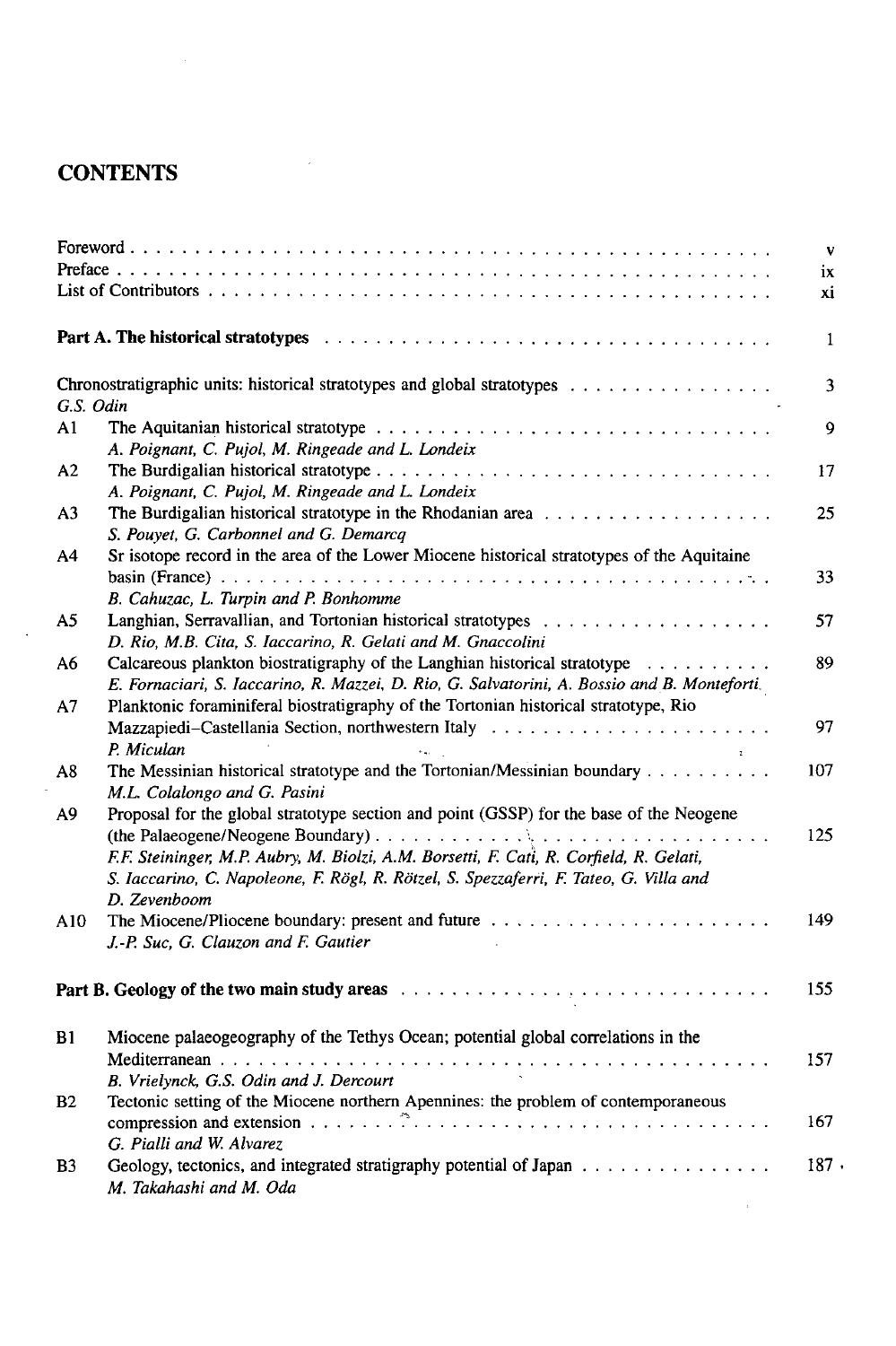$\ddot{\phantom{0}}$ 

 $\bar{r}$ 

| Part C. Studies relevant to the Lower Miocene subseries<br>203 |                                                                                             |     |  |
|----------------------------------------------------------------|---------------------------------------------------------------------------------------------|-----|--|
|                                                                |                                                                                             | 205 |  |
|                                                                | A. Montanari and R. Coccioni                                                                |     |  |
| C1                                                             | Integrated stratigraphy near the Oligocene/Miocene boundary in the Piedmont basin (Italy):  |     |  |
|                                                                |                                                                                             | 209 |  |
|                                                                | G.S. Odin, A. d'Atri, F. Tateo, M. Cosca and J.C. Hunziker                                  |     |  |
| C <sub>2</sub>                                                 | Integrated stratigraphy (biostratigraphy and geochronology) of the Early Miocene sequence   |     |  |
|                                                                | G.S. Odin, A. Amorosi, F. Tateo, R. Coccioni, M. Cosca, A. Negri, G.A. Pini                 | 221 |  |
|                                                                | and J.C. Hunziker                                                                           |     |  |
| C <sub>3</sub>                                                 |                                                                                             |     |  |
|                                                                | Integrated stratigraphy of the Chattian to mid-Burdigalian pelagic sequence of the Contessa | 249 |  |
|                                                                | A. Montanari, D.M. Bice, R. Capo, R. Coccioni, A. Deino, D.J. DePaolo, L. Emmanuel,         |     |  |
|                                                                | S. Monechi, M. Renard and D. Zevenboom                                                      |     |  |
| C <sub>4</sub>                                                 | Potential integrated stratigraphy of the Aquitanian to upper Burdigalian section at Santa   |     |  |
|                                                                |                                                                                             | 279 |  |
|                                                                | R. Coccioni, A. Montanari, E. Fornaciari, D. Rio and D. Zevenboom                           |     |  |
| C <sub>5</sub>                                                 | Biostratigraphy and geochronology of a Miocene continental volcaniclastic layer from the    |     |  |
|                                                                |                                                                                             | 297 |  |
|                                                                | G.S. Odin, G. Cuenca Bescós, J.I. Canudo, M. Cosca and M. Lago                              |     |  |
|                                                                |                                                                                             |     |  |
|                                                                |                                                                                             | 311 |  |
|                                                                |                                                                                             | 313 |  |
|                                                                | A. Montanari and R. Coccioni                                                                |     |  |
| D1                                                             | Integrated stratigraphy of the upper Burdigalian-lower Langhian section at Moria (Marche    |     |  |
|                                                                |                                                                                             | 315 |  |
|                                                                | A. Deino, J. Channell, R. Coccioni, G. De Grandis, D.J. DePaolo, E. Fornaciari,             |     |  |
|                                                                | L. Emmanuel, M.A. Laurenzi, A. Montanari, D. Rio and M. Renard                              |     |  |
| D2                                                             | Potential integrated stratigraphy in the Langhian l'Annunziata section near Apiro (Marche   |     |  |
|                                                                |                                                                                             | 343 |  |
|                                                                | A. Montanari, R. Coccioni, E. Fornaciari and D. Rio                                         |     |  |
| D <sub>3</sub>                                                 | Biostratigraphy and geochronology of an early Serravallian volcaniclastic layer from Sicily | 351 |  |
|                                                                | G.S. Odin, P. Miculan, M. Cosca, F. Tateo, A. Amorosi and J.C. Hunziker                     |     |  |
| D4                                                             | Potential integrated Middle Miocene stratigraphy in southeastern Spain                      | 363 |  |
|                                                                | Ch. Montenat, F. Serrano and J.A. Martin-Perez                                              |     |  |
| D5                                                             | The potential for integrated stratigraphic studies of Middle Miocene sequences in central   |     |  |
|                                                                |                                                                                             | 371 |  |
|                                                                | M. Takahashi and M. Oda                                                                     |     |  |
| D6                                                             | Radiometric age of the first occurrence of Globigerina nepenthes in the Tomioka sequence,   |     |  |
|                                                                |                                                                                             | 381 |  |
|                                                                | M. Takahashi and K. Saito                                                                   |     |  |
| D7                                                             | Géochronologie de niveaux situés autour de l'apparition de Globigerina nepenthes au Japon   |     |  |
|                                                                |                                                                                             | 395 |  |
|                                                                | G.S. Odin, M. Takahashi, R. Coccioni et M. Cosca                                            |     |  |

 $\mathcal{A}_{\mathbf{q}}$ 

 $\bar{\mathbf{3}}$  $\rightarrow$